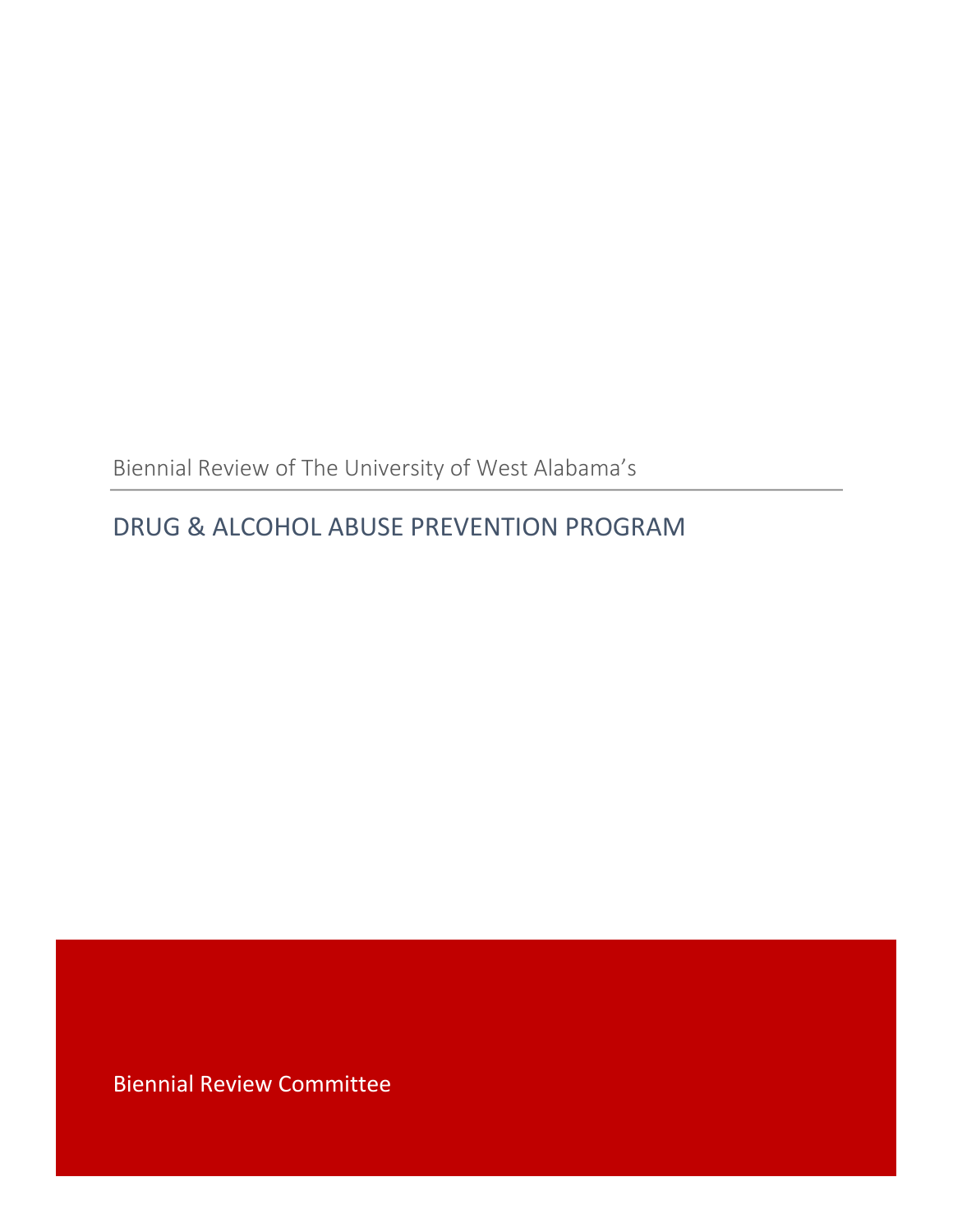## I. Introduction

A. In compliance with the Drug Free Schools and Campuses Regulations (EDGAR Part 86) UWA's Biennial Review Committee is responsible for achieving the following objectives:

- 1. To determine the effectiveness of the university's alcohol and other drug prevention program.
- 2. To implement any changes to the university's alcohol and other drug prevention program.
- 3. To ensure that the university has enforced the disciplinary sanctions for violating standards of conduct consistently.
- B. Committee meeting dates 4/6/18 and 6/12/18.
- C. Primary Resources
	- 1. *Complying with the Drug-Free Schools and Campus Regulations: A Guide for University and College Administrators*.

II. Description of the university alcohol and other drug program elements.

- A. Alcohol-Free Options
	- 1. There is a multitude of alcohol free activities offered on the campus of UWA each year, sponsors include: Residence Life, Student Government Association, Campus Activities Board, College of Liberal Arts, International Programs, Admissions, Development, Athletics, Greek Life, Wellness Center, and Human Resources.
	- 2. Student participation in volunteer and philanthropic opportunities are encouraged and publicized through campus-wide emails, and social media campaigns by the Public Relations office.
	- 3. The university has a Student Recreation Center and a Wellness & Fitness Center that are utilized by hundreds of students annually. These facilities are open during the evening hours and on weekends.
	- 4. Student Activities offers intramural sports and outdoor recreation opportunities throughout the year.
	- 5. The campus features hiking trails, a disc golf course, tennis courts, softball fields, multi-purpose fields, and a lake that are available for student use.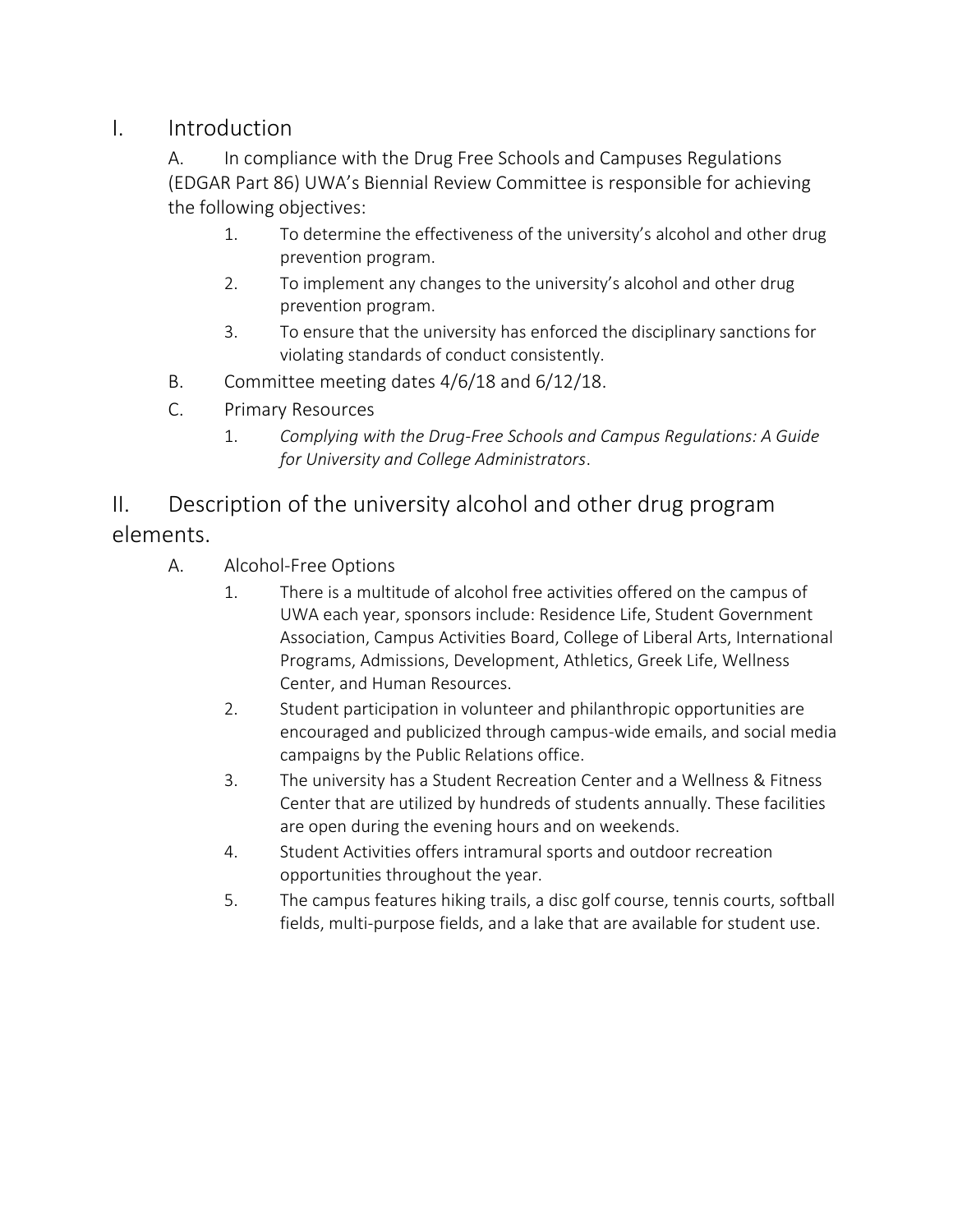- B. Normative Environment
	- 1. The university academic schedule includes the offering of courses during evening hours Monday through Thursday.
	- 2. Class attendance is encouraged and most faculty impose an academic penalty on students for unexcused absences.
	- 3. All university residence halls are substance free by policy.
	- 4. Counseling Services provides training for faculty, staff, and students on how to identify and intervene with students suspected of mental health issues.
	- 5. Students have the opportunity to serve as peer mentors through the student led A-Team.
	- 6. Pro-health messages are publicized by various departments including Student Life, Wellness Center, Intramural Sports, Counseling Services, and UWA Cares.
	- 7. Substance abuse messages are given every year during UWA 101 courses.
	- 8. Alcohol awareness seminars are given every year by Student Life and Athletics.
	- 9. Counseling Services promotes the use of an alcohol education module.
	- 10. Representatives from the Title IX office present on sexual assault prevention and include a link between alcohol and drug use and sexual assault.
	- 11. Students found in violation of the Code of Student Conduct in cases of alcohol or other drug abuse cases are required to complete Judicial Educator modules.
	- 12. Resident Assistants in residence halls hold annual meeting to go over policies which includes those related to the prohibitions of alcohol and other drugs.
- C. Alcohol Availability
	- 1. The University Alcohol Policy restricts the use of alcohol on campus.
	- 2. No alcoholic beverages may be purchased through any funds from a student organization.
	- 3. The use of kegs and common alcohol containers is prohibited on campus.
	- 4. Alcohol is not served at any athletic venue on campus, with the exception of the Tiger Room at Tiger Stadium.
	- 5. All recruitment activities held by Greek organizations are required to be alcohol free.
- D. Marketing and Promotion of Alcohol
	- 1. The on-campus promotion of alcohol at an event or otherwise is prohibited.
- E. Policy Enforcement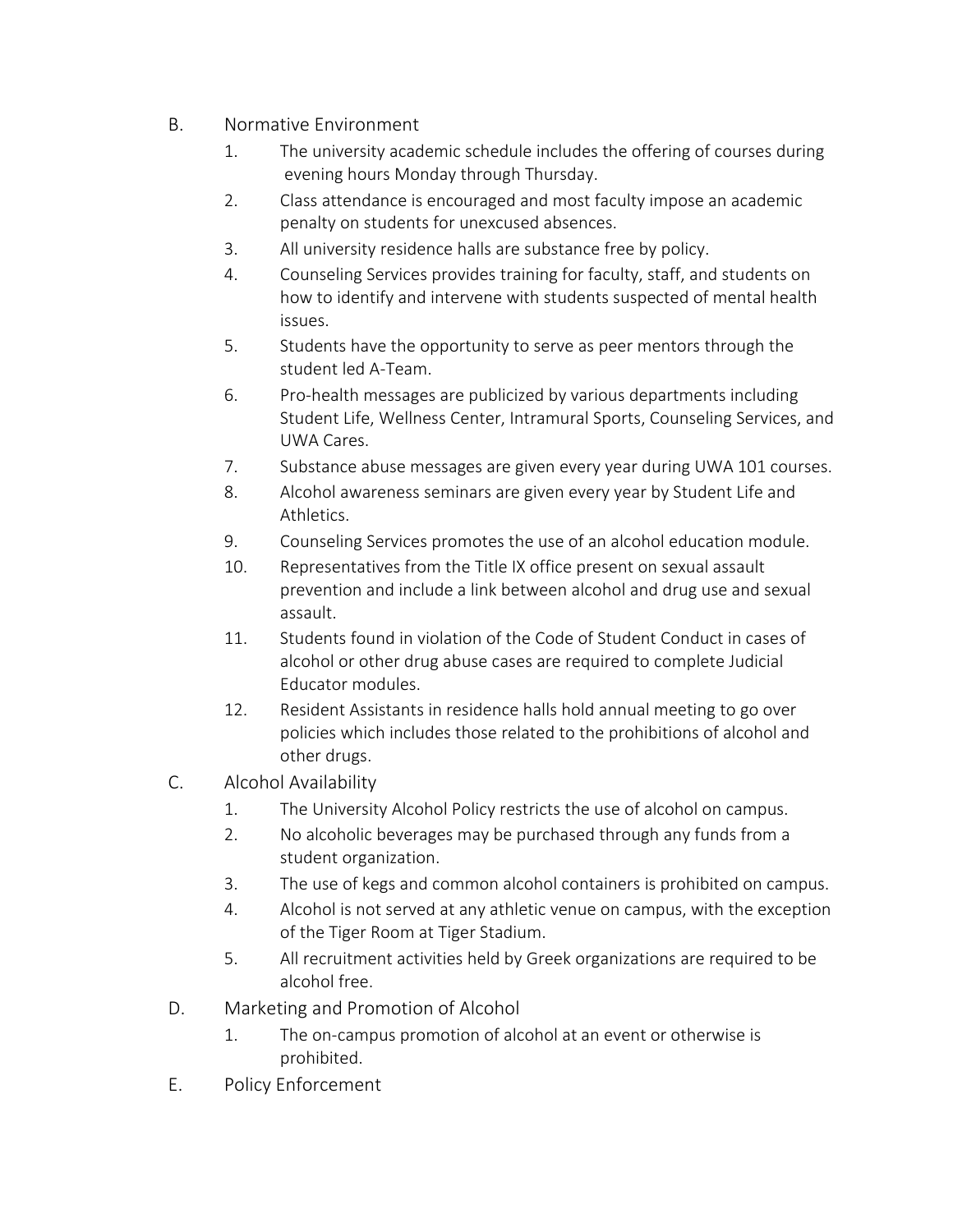- 1. University Police enforce penalties for alcohol use and/or possession by minors, sole of alcohol to minors, buying alcohol for minors, possession of fake IDs, and penalties related to drug use, possession, manufacture, and distribution.
- 2. Resident Assistants complete health and safety room inspections monthly and report the discovery of any alcohol and/or drug to the professional staff.
- 3. Each case referred to the SLC regarding allegations of misuse of alcohol and/or other drugs is fully investigated. The committee is tasked to uphold the UWA Student Code of Conduct. The SLC membership includes: Assistant Director of Housing, Director of Student Life, Director of Counseling, Registrar, Chief of Campus Police, SGA President, faculty members and 2 additional appointed students.
- 4. The Alabama Alcoholic Beverage Control Board performs compliance checks on alcohol retailers in the area to enforce state law prohibiting sales to minors.

## III. Statement of Alcohol and Other Drugs Goal(s)

- A. The primary objective of the University in the area of substance abuse is prevention. Through the presentation of drug, alcohol, and other healthrelated educational programs, the University hopes to inform the campus community of the problems related to substance abuse.
- B. Although the University does not independently require drug-testing of students involved in campus activities, the University supports and agrees to comply with drug-testing requirements of all applicable athletic associations in which membership is held.
- C. The Nursing Division also has additional requirements related to substance abuse, and detection, including mandatory testing. The University supports these additional policies applicable to Nursing students.
- D. For student, faculty, and staff members who recognize that an abuse problem exists, counseling and/or referral service will be made available. It is hoped that all substance abuse problems can be handled at the counseling level; however, it is the responsibility of the individual to seek help prior to disciplinary action or criminal apprehension, or prosecution, as well as conduct himself or herself in accordance with federal, state and local law whether or not on the campus of The University of West Alabama.

## IV. Summary of Alcohol and Other Drug Program Strengths and Weaknesses